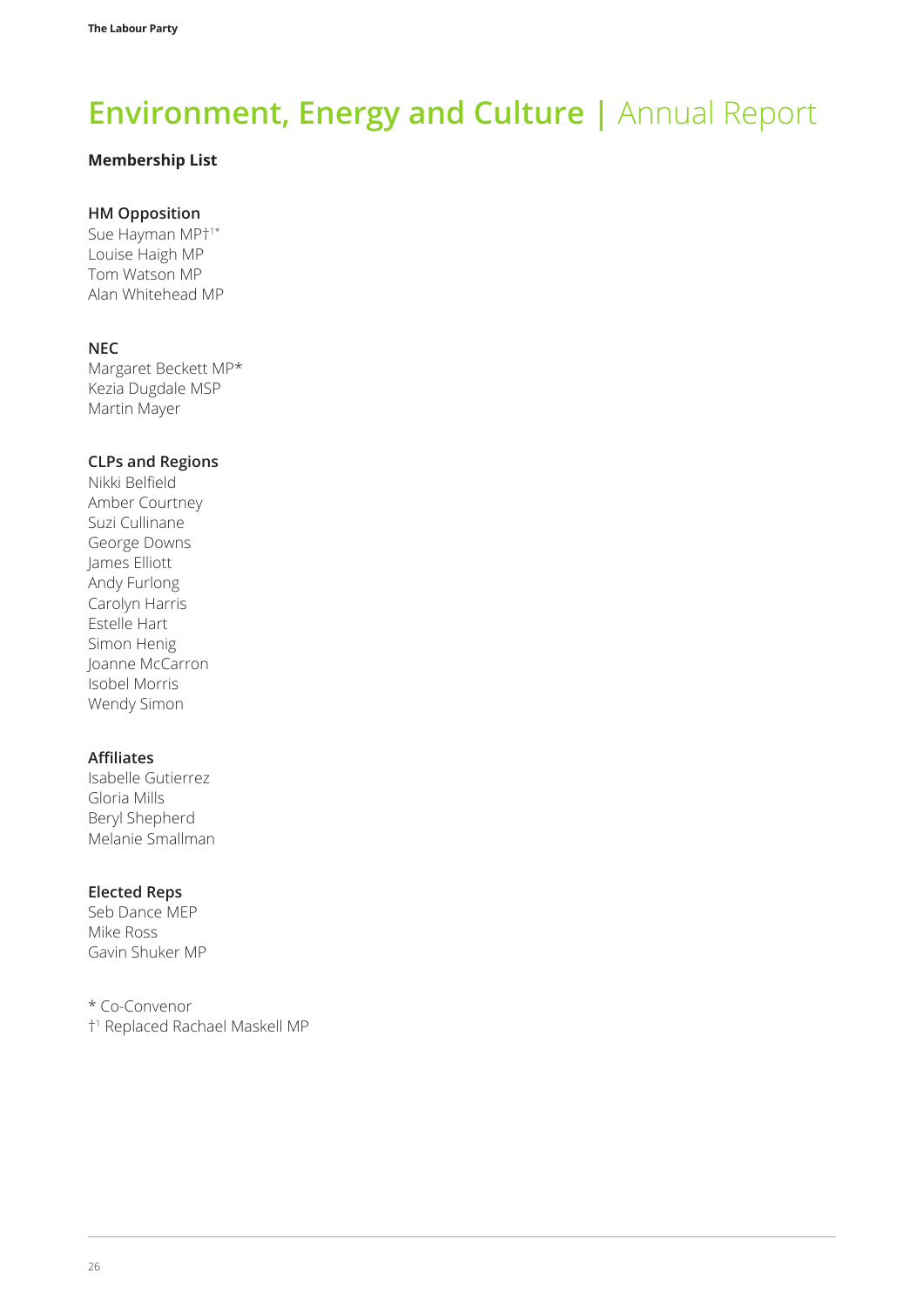## **Policy Development**

The Environment, Energy and Culture Policy Commission is tasked with considering issues related to environment, food, rural affairs, energy, climate change, culture, digital, media and sport. The Commission was newly formed this cycle and covers areas previously under the remit of the Communities Policy Commission.

At the Annual Conference policy seminar covering these areas, Rachael Maskell spoke in her capacity as Shadow Secretary of State for Environment, Food and Rural Affairs of the need to develop a post-Brexit agricultural and farming system for the United Kingdom and the need for a campaign to tackle air pollution. Delegates raised issues including bovine tuberculosis and free museum entry. A discussion was also held on issues connected to the energy industry with fuel poverty, nuclear power and other low carbon and renewable solutions considered.

At the National Policy Forum meeting in November two dedicated sessions were held to discuss the key challenges across the areas covered by this new commission. In these discussions NPF Representatives spoke about issues such as: air pollution, food security, climate commitments. Cultural issues including active participation funding for museums were considered. In a second roundtable the priorities for further policy development were considered and discussed. It was noted that, in, particular, the Party should have a strong rural offer and that cyber security should be addressed in greater detail.

The newly convened Commission held its first meeting in early February. Shadow Ministers gave updates from the Shadow Business, Energy and Industrial Strategy and the Shadow Culture, Media and Sport teams. The Shadow Ministerial update from Alan Whitehead MP covered issues such as decarbonising the heat system and increasing renewable energy in transport as part of a wider policy platform to meet the fourth and fifth carbon budgets. Louise Haigh MP spoke about her work on the Digital Economy Bill, the rollout of broadband, digital skills and the takeover of Sky by 21st Century Fox. Following these updates there was a discussion on the upcoming 'Repeal Bill' and what it would need to contain to allow existing regulations to be followed without interruption.

Members of the Commission considered composites and motions ruled non-contemporary from Annual Conference. The Commission also discussed submissions which had been received via the Labour Policy Forum website. Submissions received covered issues including future energy security, preserving jobs in a new green economy along with reform of the Common Agricultural Policy.

At this first meeting the Commission was tasked with writing a draft consultation document taking on board priorities which came forward from the NPF meeting and submissions made to the Commission. It was agreed that three priority areas were to be taken forward for further examination in the consultation document. Priority issues identified were: continuing to lead in tackling global climate change, developing post-Brexit agricultural and environmental policies for the future, and lastly, widening access to and delivering support for culture and the arts. The Commission also considered potential invitees for a future evidence session to reflect the priority areas.

A second meeting was held in late February. The Commission received updates from the Shadow Business, Energy and Industrial Strategy team. The update was focused on the preparation of a low-carbon industrial strategy and the impact of transitioning to an energy system with 60 per cent of energy deriving from low or zero-carbon sources by 2030. The need to focus future carbon capture and storage investment around energyintensive industries was mentioned as was the promise held by tidal lagoon projects around the United Kingdom. The Shadow Ministerial update was followed by a discussion on stripping carbon from the energy system and how best to facilitate this. It was noted that projects between unions and industry could help to demonstrate the best ways to go about achieving decarbonisation.

Submissions received through the Labour Policy Forum website since the last meeting were discussed, topics covered a number of different issues, including support for renewables, fracking and reducing future carbon emissions and concerns about environmental protections.

The impact of Brexit on areas covered by the Commission was considered at this meeting as part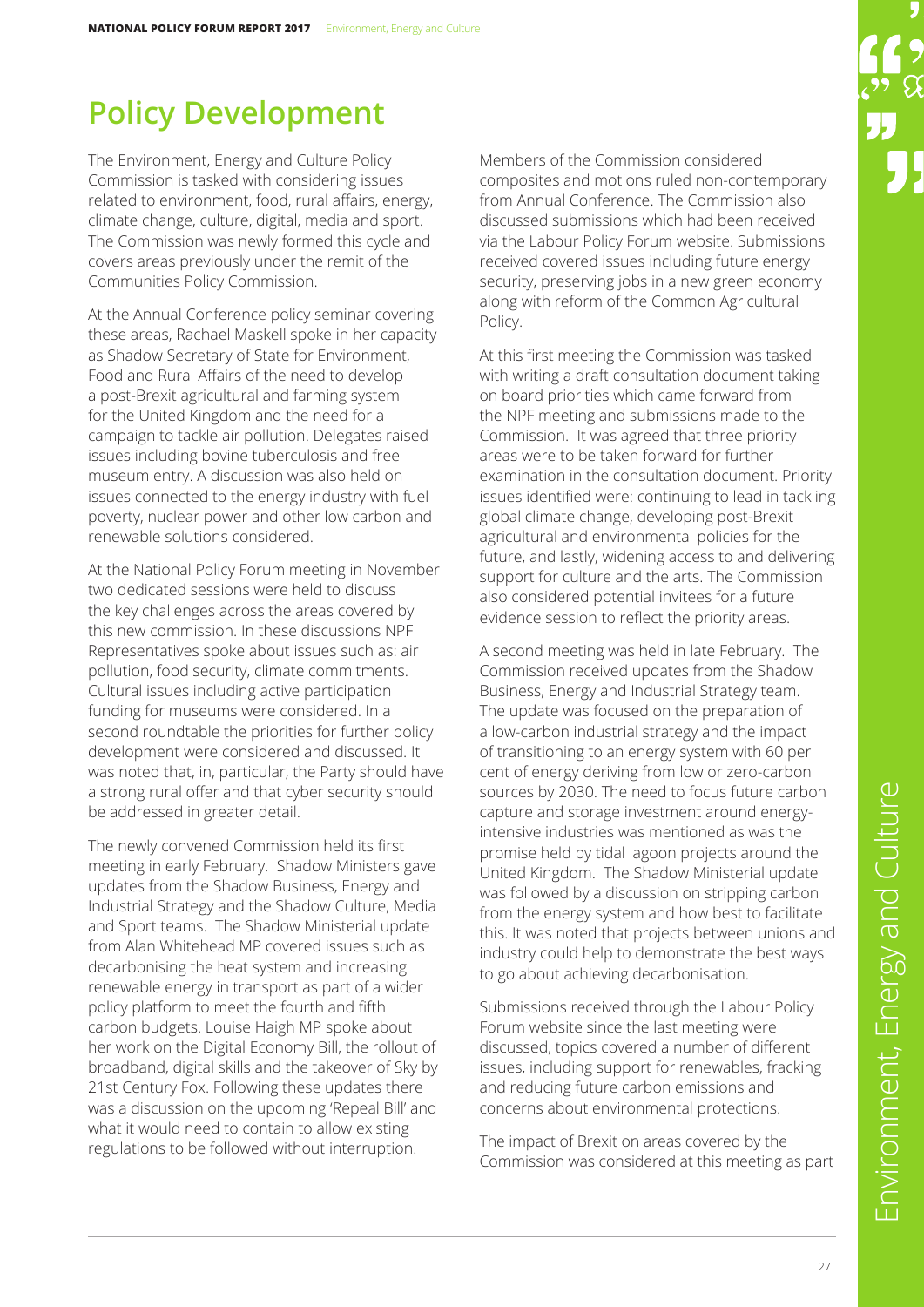of the work being doing on Brexit by the wider NPF. It was noted that currently applicable EU-derived regulations face future uncertainty across areas covered by the Commission such as the nuclear industry, the environment and climate targets. It was noted by the Commission that, even should existing regulations be kept, they would likely require enforcement by new domestic bodies.

This year's National Policy Forum consultation was officially launched on 17th March between the second and third meetings of the Policy Commission. It invited submissions to be made to relevant Policy Commissions in response to the consultation documents and was due to close at the end of May.

A number of organisations submitted evidence to the Policy Commission as part of the consultation including; SERA, WWF, Wildlife Trusts, Campaign to Protect Rural England, Sustain, Fabian Society and Arts Award.

The Commission held its third meeting and evidence session in March with a number of expert invitees from industry, think tanks and academia. Invitees were: Shane Tomlinson Director at E3G, Professor Adisa Azapagic from the University of Manchester, Andrew Clark the Director of Policy at the National Farmers Union (NFU) and Martin Nesbit a Senior Fellow and Head of Climate and Environmental Governance Programme at the Institute for European Environmental Policy (IEEP).

The evidence session was split into two parts, with each part taking evidence in line with priorities previously identified by the Commission on energy and climate change issues and separately on the future of environmental and agricultural policy. The evidence received in this third meeting was thorough and spread over a number of issues. During the first part the Commission heard about the benefits of a decentralised energy system, the importance of energy efficiency measures in reducing total carbon emissions, the uncertainty by political factors such as Brexit and the new American President, the role played by setting ambitious climate targets, the Green Investment Bank and the challenges arising from transitioning to a low-carbon system.

During the second part of the evidence session the Commission took evidence on: new regulatory

bodies after Brexit; the issues of trade and labour across the agricultural sector; future trading arrangements for agricultural produce; the threat of a deregulatory agenda and allocating agricultural subsidies by productivity rather than land. Across both sessions the impact of Brexit was highlighted and it was stressed that the impact of Brexit across policy areas overall would be significant.

At this third meeting the Commission received further updates from the Shadow Business, Energy and Industrial Strategy team from Alan Whitehead MP detailing the work of the team since the Commission met last. Alan spoke of the difficulty of 'transposing' existing EU directives and regulations into UK law and noted that this would also be an issue of particular importance to the Shadow Environment, Food and Rural Affairs team. He also spoke of the fact that the Government had not yet released its 'emissions reductions plan' which had been delayed since 2016. Following this update the Commission held a discussion on Hinkley Point C and the ongoing issues with the proposed nuclear project at Moorside.

The Commission considered a number of further submissions which were received as part of the consultation process following the publication of the consultation document. Received submissions spoke about the need to consider a future regime to regulate the genetically modified crops, to have a long-term plan to prevent flooding and to encourage investment into emerging renewable technologies.

## **Labour's Manifesto**

Following the announcement of the snap General Election the Commission convened a conference call in late April to discuss priorities for the Labour Party General Election Manifesto based on the work the National Policy Forum had conducted on policy issues since 2015 and submissions through the stakeholder engagement process on priorities for the manifesto. During this call the Commission members spoke of their policy priorities for the upcoming manifesto based on what had been heard by the Commission throughout the year. This included increased public ownership across the energy sector and strengthened regulation of the media.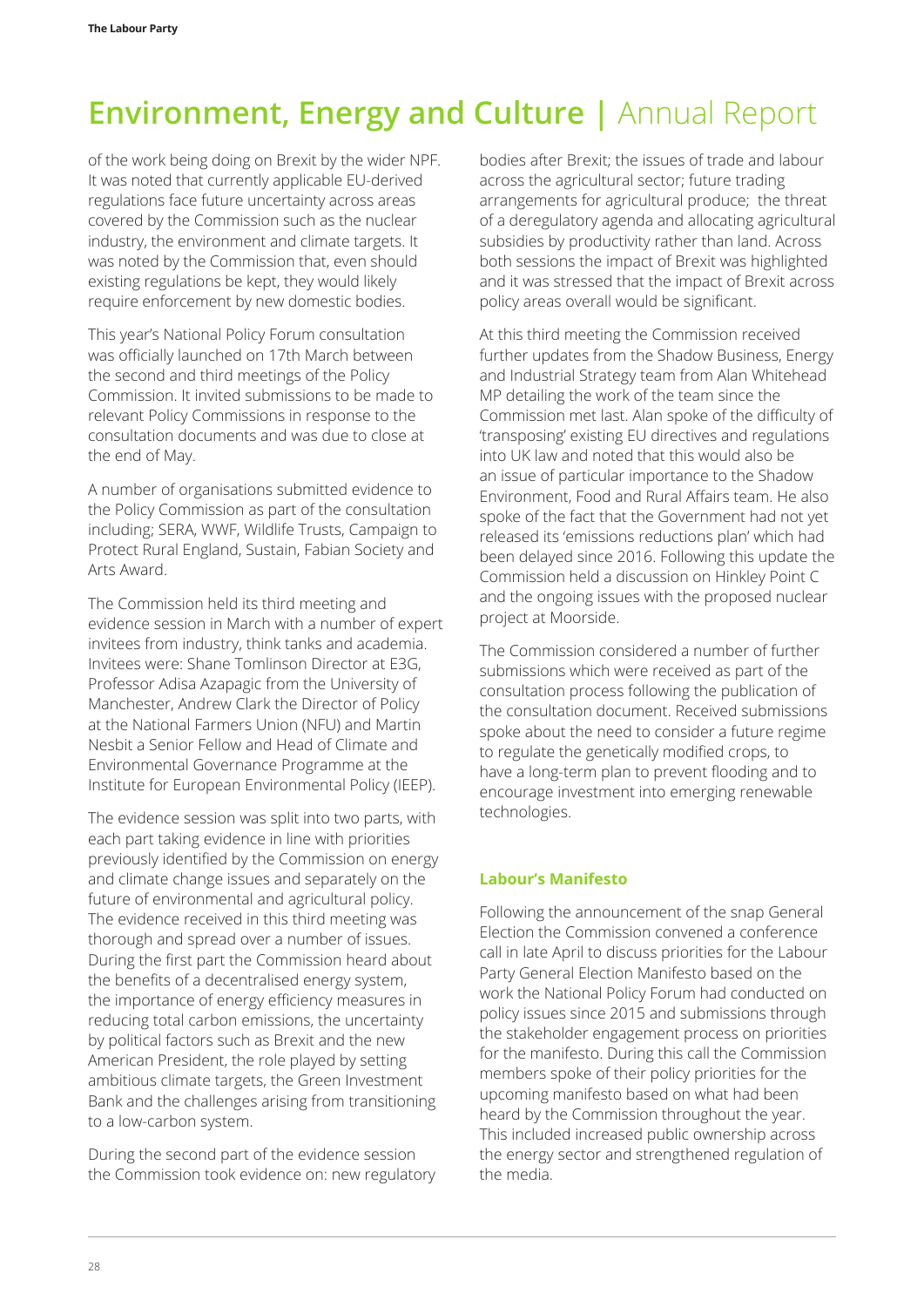During this conference call Sue Hayman spoke of the recurring issue of air quality and the need for action to bring air pollution within legal limits, the issue of fracking under national parks and rural broadband provision.

The conference call was also used to consider further submissions which had been made to the Commission and to consider members' manifesto priorities from the survey launched by Jeremy Corbyn. Submissions considered competition and increased public sector involvement across the energy and media sectors along with cross-departmental measures to better meet carbon goals.

The Commission had identified three priority areas within its National Policy Forum 2017 Consultation document. Each of these issues was touched upon within Labour's Manifesto with many manifesto commitments reflecting and building upon the work of the Commission and submissions received from Party members.

### **Continuing to Lead in Tackling Global Climate Change**

The manifesto put, at the heart of its industrial strategy, the target of ensuring that 60 per cent of the United Kingdom's energy comes from zero-carbon or renewable sources by 2030. The manifesto committed explicitly to putting the UK on course to meet international and domestic climate targets. The manifesto also made an explicit reference to reclaim Britain's leading role in tackling climate change and to take energy back into public ownership to help deliver renewable energy, affordability for consumers and democratic control.

#### **Developing Post-Brexit Agricultural and Environmental Policies for the Future**

The manifesto acknowledged the impact of Brexit on existing environmental standards and regulations and in altering the existing support framework for agricultural and fishing activities. The manifesto committed to reconfiguring payments to support smaller traders, local economies, community benefits and sustainable practices. The manifesto committed to the protection and advancement of environmental quality standards and protections.

#### **Widening Access and Delivering Support for Culture and the Arts**

The manifesto had a dedicated section on culture entitled 'Culture For All'. It committed to introducing a £1 billion Cultural Capital Fund to upgrade existing cultural and creative infrastructure along with maintaining free entry to museums. A £160 million arts pupil premium was also promised in the manifesto to ensure that arts are not side-lined in secondary education whilst also launching a creative careers advice campaign in schools. The Shadow Culture, Media and Sport team also released a 'mini-manifesto' entitled 'A Creative Future for All' which took forward the key principles highlighted by the Commission of widening access to culture and the arts.

## **Current Issues**

#### **Brexit**

All of the areas covered by the Environment, Energy and Culture Policy Commission will be heavily impacted by Brexit, a key area of discussion for the Commission, and an issue which will continue to play a role over the next few years. Leaving the European Union will mean that many of our current regulations and standards, across a wide range of areas, will face uncertainty as the eventual relationship between the UK and the EU and the content of new UK law becomes clear and the content and safeguards contained within the 'Repeal Bill' are publicised.

The exact nature of our future relationship with European partners will determine the nature of our trade, nuclear cooperation, carbon trading and climate arrangements, food standards and wider environmental regulatory standards.

The process of Brexit will also mean the UK being responsible for adopting a new domestic framework for agriculture and fisheries as the country leaves the Common Fisheries and Common Agricultural Policies. It was noted by the Commission that this would be an opportunity to reconfigure the farming and fisheries frameworks and to provide a long-term vision which could invest in technology, productivity and future sustainability whilst promoting environmental stewardship across both areas.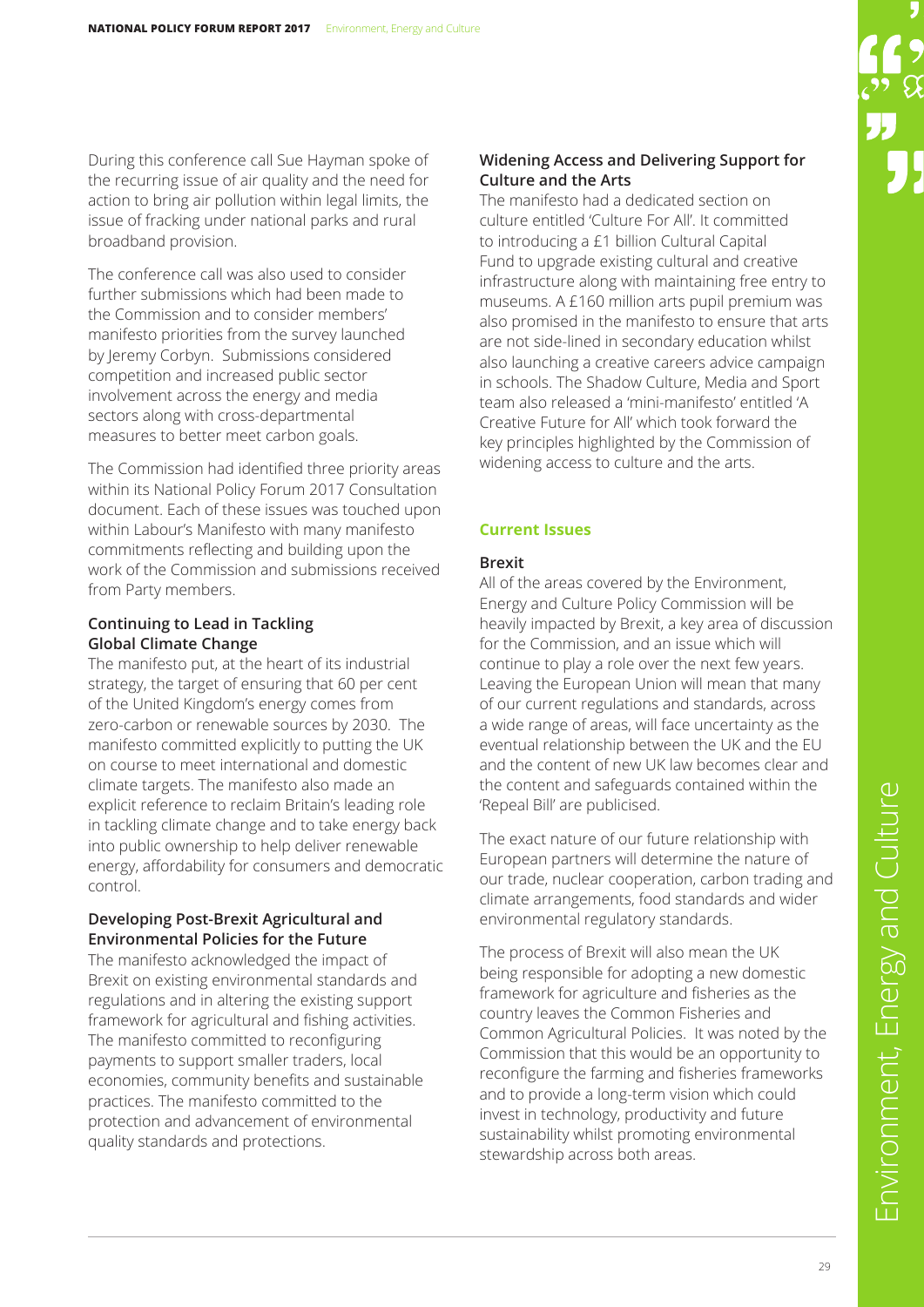All of these issues were discussed in submissions made to the Commission and will need to be considered further as we move forwards.

#### **Air quality**

Nearly 40 million people across the UK live in areas with illegal levels of air pollution and it is associated with 40,000 premature deaths each year. The Conservative Government has lost three times in domestic courts since 2015 due to its failure to both meet air quality standards and to deliver a plan which would see standards being hit in the future.

The Commission noted and received a number of submissions on the harmful effects associated with high levels of bad air found across our towns and cities. It was noted that repeated rulings in the courts found Government plans unlawful, that carrying on as usual was not an option, and that the Labour Party must be prepared to put forward a detailed and comprehensive and crossdepartmental programme to tackle the issue.

The Commission welcomed Labour's commitment to take firm action to tackle illegal levels of bad air and introduce a new Clean Air Act.

#### **Environmental standards**

Leaving the European Union presents a unique threat to our natural environment. Current protections derived from Europe cover important issues such as biodiversity, environmental standards, soil quality and waste and recycling regulations. The Commission took evidence from experts on the future of environmental protections and received many submissions stressing the importance of ensuring that environmental protections are not watered down.

Any future environmental framework and legal enforcement of protections would depend both on the eventual Brexit deal and the content of a future 'Repeal Bill'. The Commission noted the role played by existing protections in helping to protect our environment for future generation and pressed for current regulations to be defended and extended throughout the Brexit process.

#### **Climate change**

Climate change remains an important issue and it remains both one of the defining issues and greatest challenges we presently face. The UK

is a signatory to the Paris Agreement on climate change and has a number of climate and carbon targets both domestic and EU-derived. The Policy Commission has expressed concern that those targets which come from EU directives will no longer apply, or could face issues of enforcement, as a result of Brexit.

The Commission received many submissions over the past year on the importance of maintaining climate targets and the need to diversify the United Kingdom's energy mix to include more renewable and low-carbon solutions to help meet these targets and to ensure energy security into the future whilst keeping bills down.

The Commission noted Labour's record on climate change with the landmark Climate Change Act in 2008 and representations and submissions highlighted the need to build on these targets were possible.

#### **Energy Markets**

The Commission believes that energy markets have failed to deliver value for customers with bill increases leaving consumers hundreds of pounds worse off since 2010. Additionally, one in ten households is in fuel poverty and a recent report by the Competition and Markets Authority has found that customers have been overcharged by billions of pounds in the last few years for their household bills.

Since 2010 the position of the Government has been to promote competition within energy markets. Submissions to the Commission have made clear that pursuing this stance only has let down consumers with bill increases outstripping pay and that additional action is required across the sector.

The Commission noted submissions stating that action was needed in order to make the energy market work for consumers again following on from the Labour Manifesto commitment to cap energy bills. Increased focus on the needs of local people, local communities, the local economy and local infrastructure needs were highlighted as important ways to achieve this. It was felt that improved localisation could come about by encouraging more small-scale start-ups within the industry and by delivering greater democratic control into the energy market.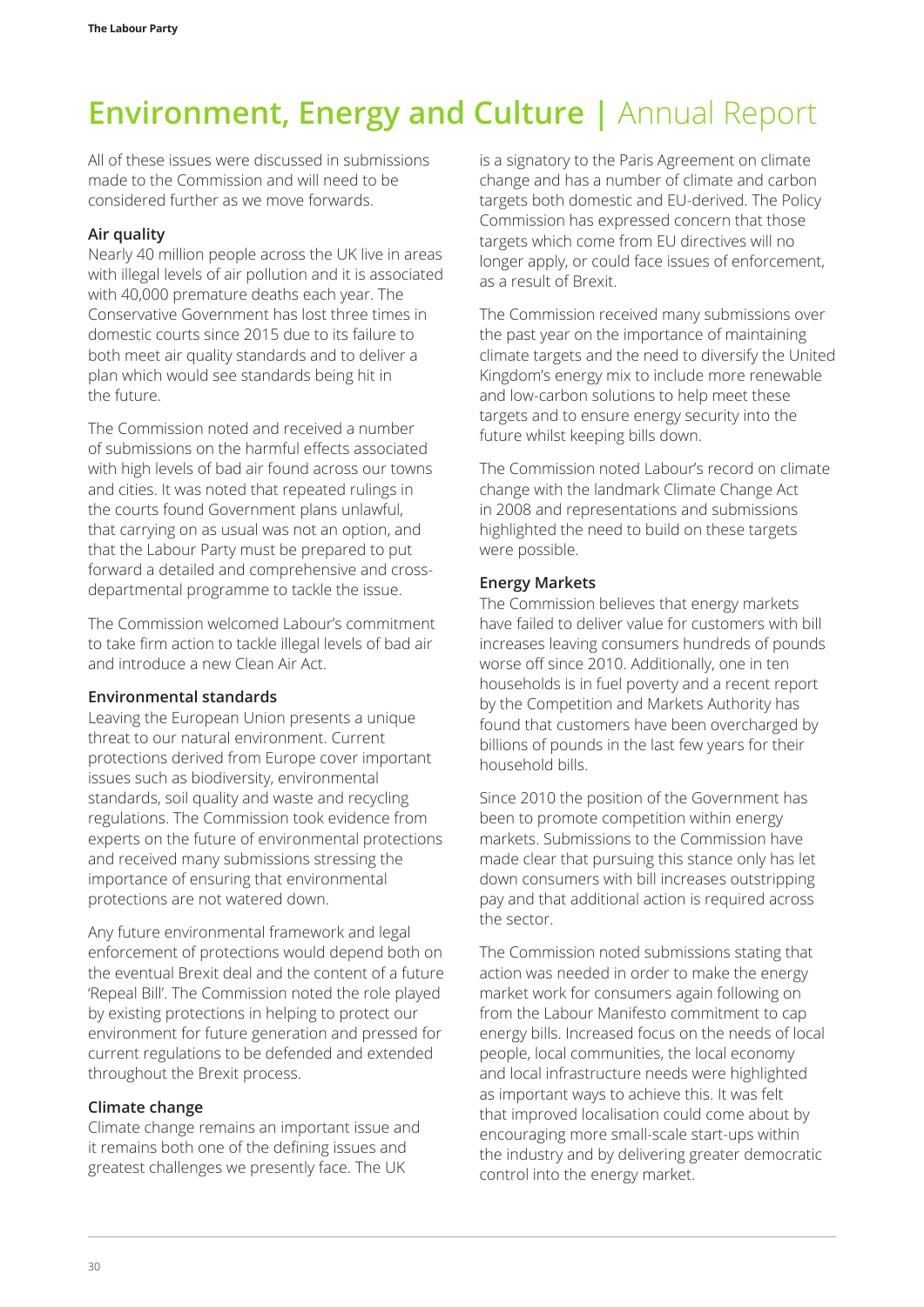#### **Media and the Digital Economy**

As more people and businesses become connected the Commission believes is only right that all areas across the country can share in the benefits of the digital world. This means that action needs to be taken to bridge the divide between our rural communities and our urban towns and cities. Solutions such as the delivery of superfast broadband, improved mobile coverage and preparatory work for ultrafast broadband projects can be undertaken.

The Commission also made note of the concern of Party members who contacted them about the responsibility of the press and the need to strengthen rules on media plurality and ownership to ensure that no single individual can exert undue influence. Meeting and evidence also noted the high reputation of public sector broadcasters such as the BBC and Channel 4 and the role that these broadcasters can play in shaping public discussion. The Commission discussed how the public status of these organisations could be guaranteed and in the case of the BBC, funding protected, so that they could continue to operate into the future.